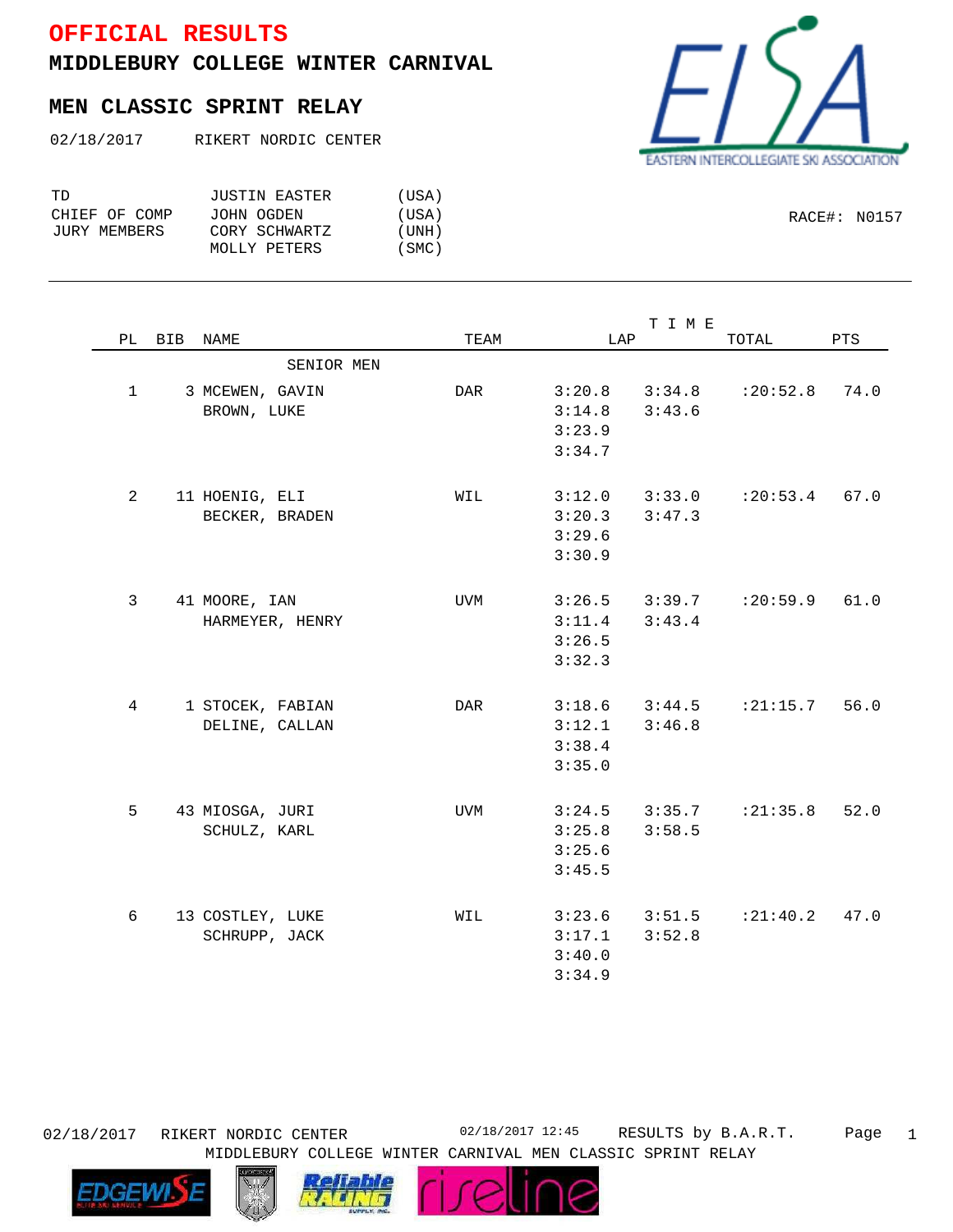|    |            |                   |      |        | TIME   |            |      |
|----|------------|-------------------|------|--------|--------|------------|------|
| РL | <b>BIB</b> | NAME              | TEAM | LAP    |        | TOTAL      | PTS  |
| 7  |            | 31 WEINMAN, EVAN  | MID  | 3:17.6 | 3:39.7 | : 21:44.4  | 45.0 |
|    |            | LUBAN, ADAM       |      | 3:49.3 | 3:59.0 |            |      |
|    |            |                   |      | 3:15.1 |        |            |      |
|    |            |                   |      | 3:43.4 |        |            |      |
|    |            |                   |      |        |        |            |      |
| 8  |            |                   |      |        |        | :22:01.3   | 42.0 |
|    |            | 33 WOOD, SAM      | MID  | 3:27.4 | 3:38.9 |            |      |
|    |            | VOLZ, JACOB       |      | 3:25.0 | 3:59.8 |            |      |
|    |            |                   |      | 3:43.5 |        |            |      |
|    |            |                   |      | 3:46.4 |        |            |      |
|    |            |                   |      |        |        |            |      |
| 9  |            | 93 SHEA, DEVLIN   | HAR  | 3:40.4 | 3:50.2 | :22:03.0   | 40.0 |
|    |            | RHATIGAN, WILLIAM |      | 3:23.1 | 3:58.0 |            |      |
|    |            |                   |      | 3:34.3 |        |            |      |
|    |            |                   |      | 3:36.8 |        |            |      |
|    |            |                   |      |        |        |            |      |
| 10 |            | 71 SHANNON, CASEY | UNH  | 3:25.5 | 3:57.2 | :22:09.5   | 38.0 |
|    |            | HESS, GAVIN       |      | 3:18.4 | 4:00.0 |            |      |
|    |            |                   |      | 3:49.6 |        |            |      |
|    |            |                   |      | 3:38.4 |        |            |      |
|    |            |                   |      |        |        |            |      |
| 11 |            | 15 FIELDS, JORDAN | WIL  | 3:31.8 | 3:45.6 | :22:10.9   | 0.0  |
|    |            | GARDNER, NICK     |      | 3:28.3 | 3:54.1 |            |      |
|    |            |                   |      | 3:43.5 |        |            |      |
|    |            |                   |      | 3:47.3 |        |            |      |
|    |            |                   |      |        |        |            |      |
| 12 |            |                   |      |        |        | :22:17.6   | 36.0 |
|    |            | 51 CORK, SEAN     | BOW  | 3:46.4 | 3:56.6 |            |      |
|    |            | GROVES, MALCOLM   |      | 2:59.5 | 3:52.0 |            |      |
|    |            |                   |      | 4:07.6 |        |            |      |
|    |            |                   |      | 3:35.2 |        |            |      |
|    |            |                   |      |        |        |            |      |
| 13 |            | 21 EASTMAN, SILAS | CBC  | 3:41.3 | 3:51.2 | : 22: 23.1 | 33.0 |
|    |            | FIELDS, ZANE      |      | 3:23.8 | 4:01.1 |            |      |
|    |            |                   |      | 3:43.8 |        |            |      |
|    |            |                   |      | 3:41.7 |        |            |      |
|    |            |                   |      |        |        |            |      |
| 14 |            | 23 EGGER, ANDREW  | CBC  | 3:47.3 | 3:54.6 | :22:31.7   | 31.0 |
|    |            | HARRISON, SCOTT   |      | 3:13.5 | 4:00.7 |            |      |
|    |            |                   |      | 3:55.0 |        |            |      |
|    |            |                   |      | 3:40.4 |        |            |      |
|    |            |                   |      |        |        |            |      |
| 15 |            | 73 BODEWES, WILL  | UNH  | 3:34.4 | 3:55.9 | :22:31.8   | 29.0 |
|    |            | CHRISTIAN, SHANE  |      | 3:24.5 | 3:56.8 |            |      |
|    |            |                   |      | 3:52.1 |        |            |      |
|    |            |                   |      | 3:47.8 |        |            |      |
|    |            |                   |      |        |        |            |      |

02/18/2017 RIKERT NORDIC CENTER 02/18/2017 12:45 RESULTS by B.A.R.T.

16

**Tellf** 

MIDDLEBURY COLLEGE WINTER CARNIVAL MEN CLASSIC SPRINT RELAY

Page 2



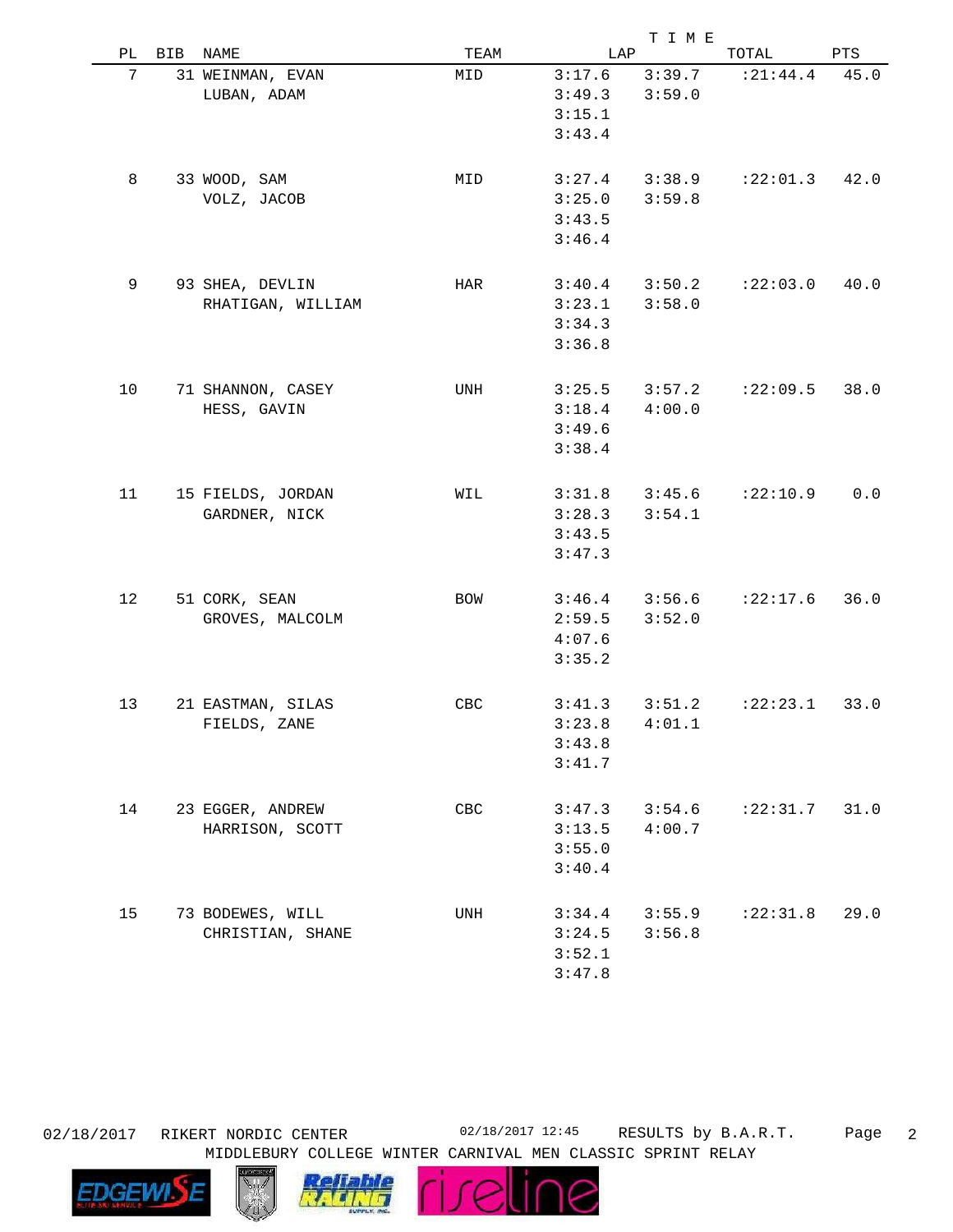|    |                        |      |        | T I M E |                     |      |
|----|------------------------|------|--------|---------|---------------------|------|
| PL | BIB NAME               | TEAM | LAP    |         | TOTAL               | PTS  |
| 16 | 5 NADLER, ANDREW       | DAR  | 3:33.3 | 3:43.1  | : 22: 32.1          | 0.0  |
|    | GOLDBERG, ZACH         |      | 3:30.8 | 4:03.7  |                     |      |
|    |                        |      | 3:46.7 |         |                     |      |
|    |                        |      | 3:54.2 |         |                     |      |
|    |                        |      |        |         |                     |      |
| 17 | 35 O'CONNELL, FINN     |      | 3:39.0 | 3:41.2  | : 22: 34.7          | 0.0  |
|    | MAHONEY, GABRIEL       |      | 3:40.8 | 4:01.6  |                     |      |
|    |                        |      | 3:41.6 |         |                     |      |
|    |                        |      | 3:50.2 |         |                     |      |
|    |                        |      |        |         |                     |      |
| 18 | 95 GREEN, CONNOR       | HAR  | 3:46.4 |         | $3:56.2$ $:22:42.1$ | 27.0 |
|    | FITZPATRICK, MACKINLEY |      | 3:36.1 | 3:51.0  |                     |      |
|    |                        |      | 3:52.7 |         |                     |      |
|    |                        |      | 3:39.5 |         |                     |      |
|    |                        |      |        |         |                     |      |
| 19 | 61 DUMAS, WILLIAM      | LAV  | 3:45.5 | 3:59.0  | :22:42.3            | 24.0 |
|    | MORIN, ALEXIS          |      | 3:25.5 | 3:49.7  |                     |      |
|    |                        |      | 3:56.8 |         |                     |      |
|    |                        |      | 3:45.5 |         |                     |      |
|    |                        |      |        |         |                     |      |
| 20 | 101 MCDONALD, PARKER   | BAT  | 3:43.4 | 4:02.0  | : 22: 48.5          | 22.0 |
|    | MILLSLAGLE, MAX        |      | 3:33.6 | 4:08.6  |                     |      |
|    |                        |      | 3:43.7 |         |                     |      |
|    |                        |      | 3:36.8 |         |                     |      |
|    |                        |      |        |         |                     |      |
| 21 | 25 LIPHART, IAN        | CBC  | 3:30.0 | 3:46.8  | :22:48.7            | 0.0  |
|    | HALL, CARTER           |      | 3:41.7 | 4:14.1  |                     |      |
|    |                        |      | 3:41.8 |         |                     |      |
|    |                        |      | 3:54.2 |         |                     |      |
|    |                        |      |        |         |                     |      |
| 22 | 91 SIGURSLID, HAAKON   | HAR  | 3:22.3 | 4:13.0  | : 22: 55.5          | 0.0  |
|    | MEYER, IAN             |      | 3:31.6 | 4:01.1  |                     |      |
|    |                        |      | 4:05.6 |         |                     |      |
|    |                        |      | 3:41.7 |         |                     |      |
|    |                        |      |        |         |                     |      |
| 23 | 111 SCHMELZLE, LIAM    | SMC  | 3:44.5 | 3:54.7  | : 22: 57.1          | 20.0 |
|    | DEETER, AARON          |      | 3:31.1 | 4:06.5  |                     |      |
|    |                        |      | 3:42.5 |         |                     |      |
|    |                        |      | 3:57.5 |         |                     |      |
|    |                        |      |        |         |                     |      |
| 24 | 103 HAMILTON, FORREST  | BAT  | 3:38.6 | 3:56.1  | :23:01.0            | 18.0 |
|    | HOUTSMA, GRAHAM        |      | 3:39.8 | 4:13.8  |                     |      |
|    |                        |      | 3:36.6 |         |                     |      |
|    |                        |      | 3:55.9 |         |                     |      |
|    |                        |      |        |         |                     |      |

MIDDLEBURY COLLEGE WINTER CARNIVAL MEN CLASSIC SPRINT RELAY 02/18/2017 RIKERT NORDIC CENTER 02/18/2017 12:45 RESULTS by B.A.R.T.